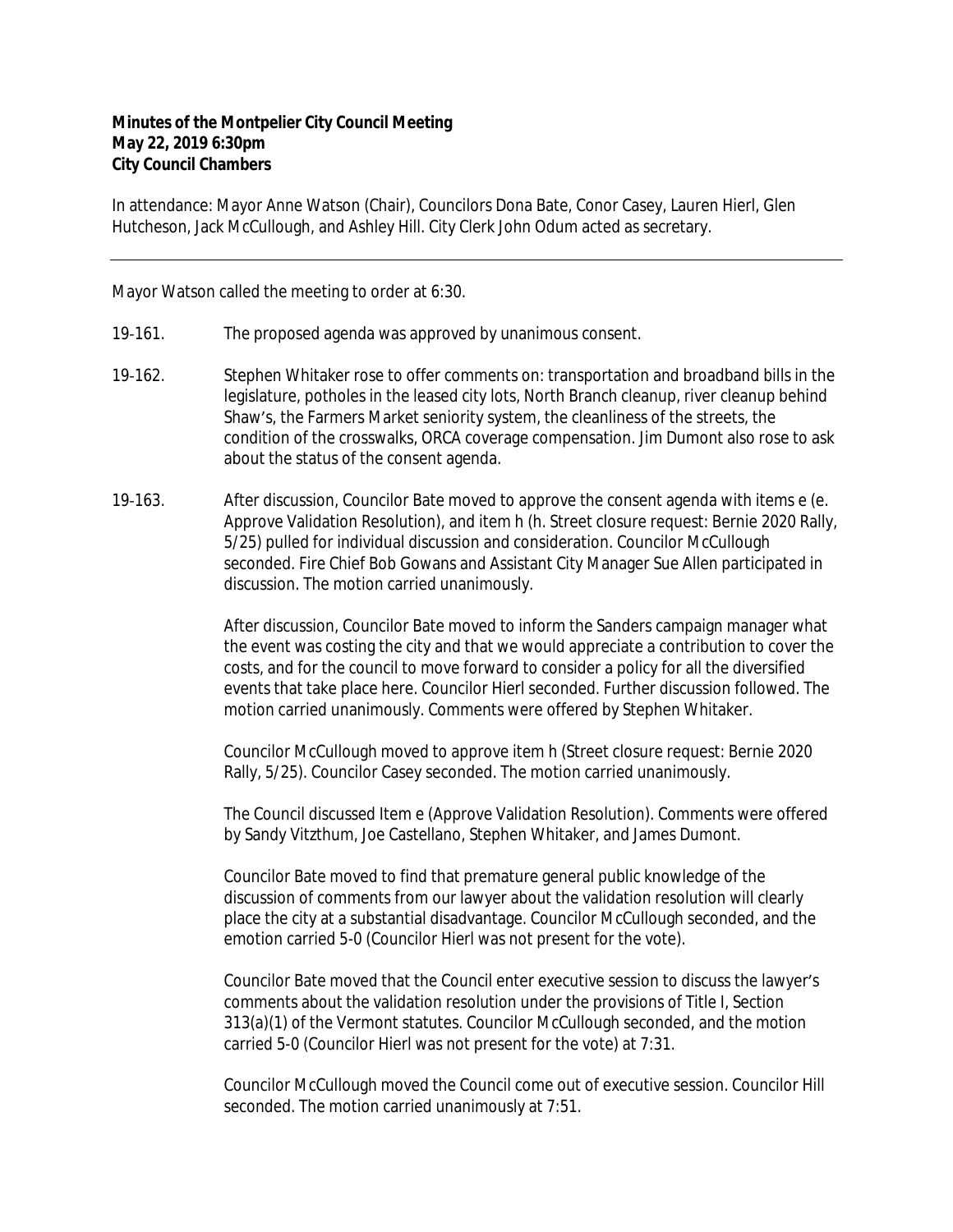Councilor McCullough moved to postpone item e. (Approve Validation Resolution) for discussion at the next meeting. Councilor Casey seconded. After brief discussion, the motion carried unanimously.

19‐164. The Council received an Americans with Disabilities Act evaluation report from Public Works Director Tom McArdle, Dianne Richardson, David West (of the Institute for Human Centered Design), and Marty Roberts.

> After discussion, Councilor McCullough moved to approve the draft plan and set the final consideration for the July 10<sup>th</sup> meeting. Councilor Hill seconded. After further discussion, the motion carried unanimously at 8:31.

The Mayor called a recess at 8:31. The Council reconvened at 8:39.

19‐165. The Mayor opened a discussion on the status of 5 Home Farm Way. City Manager Fraser introduced the discussion. Jamie Duggan answered questions about his proposed plan.

> Councilor Bate moved that the Council find the submitted plan does not meet the prescribed conditions for approval, and direct the City Manager to proceed as per Section 704 (4) of the City's ordinances by immediately securing the building and, further to proceed with permanent mitigation of the nuisance. The Manager shall present a permanent mitigation plan on July 10, 2019. This plan will describe actions, costs and necessary steps. Councilor McCullough seconded. Discussion continued. Comments were offered from Stephen Whitaker and Eric Gilbertson. The motion carried unanimously at 9:17.

- 19‐166. Kate Stephenson and Finance Director Todd Provencher delivered an energy use presentation and update for the city. Discussion followed. No formal action was taken.
- 19‐167. Planning Director Mike Miller gave a report on the proposed zoning fixes. Discussion followed. No formal action was taken.
- 19‐168. The Mayor opened the public hearing for *Ordinance amendments, 2nd reading: Chapter 2. Administration*, at 10:11. Councilor McCullough moved to postpone consideration and postpone the 2<sup>nd</sup> public hearing to June 12. Councilor Hill seconded and the motion carried unanimously. The Mayor closed the public hearing at 10:12.
- 19‐169. The Mayor opened the public hearing for *Ordinance amendments, 1st reading: Chapter 3. Administration*, at 10:12. Councilor Hill moved to also defer this hearing to the June 12 meeting. Councilor Casey seconded and the motion carried unanimously. The Mayor closed the public hearing at 10:12.
- 19-171. Councilor Bate reported that there was an effort to look into the old Pioneer Street Bridge for the Cross Vermont Trail.

Councilor Hutcheson noted that he'd had a conversation with Merry Shernock of the "wear orange" campaign regarding a possible June 8<sup>th</sup> resolution, and that they would